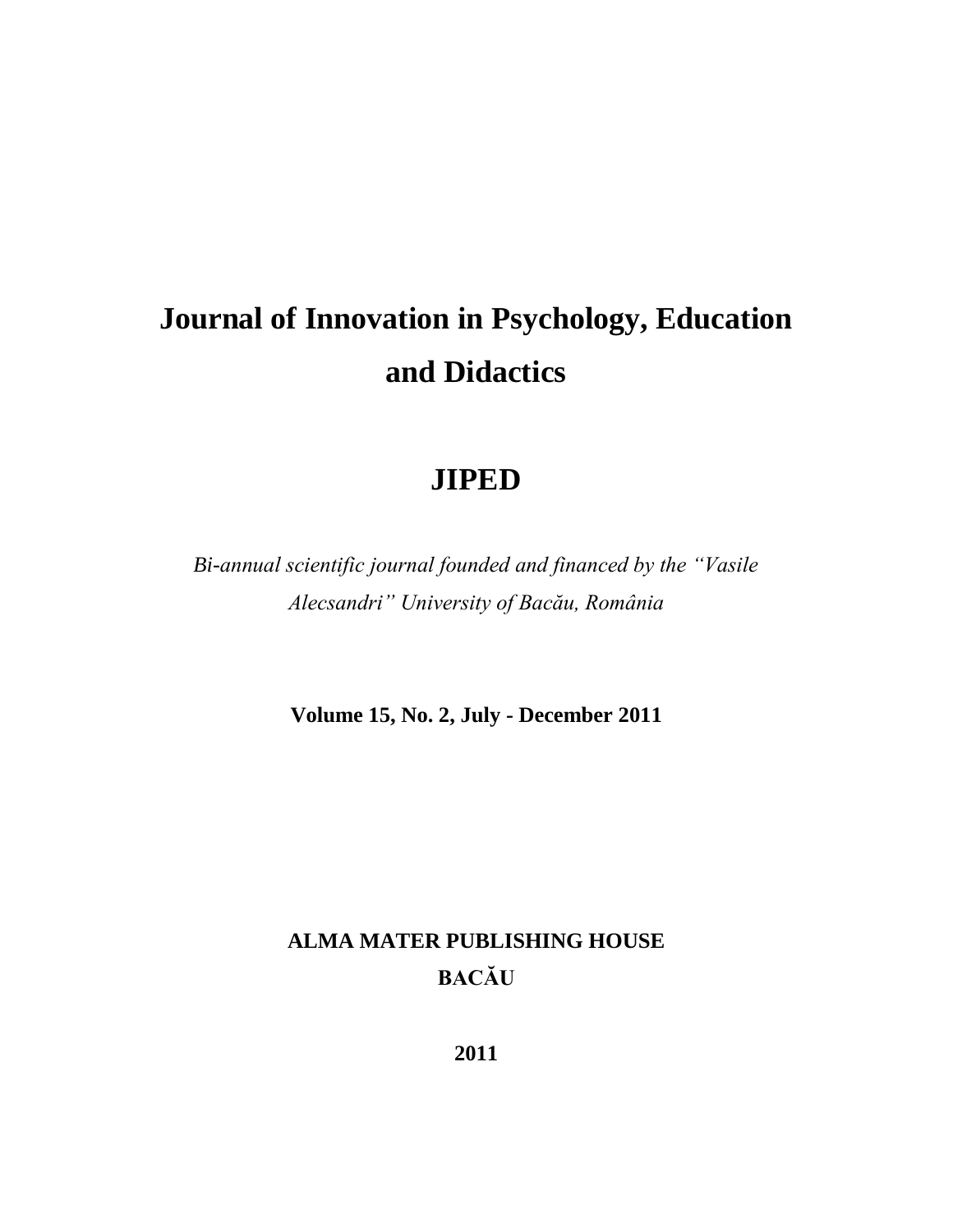# **Journal of Innovation in Psychology, Education and Didactics**

## **JIPED**

**Volume 15, No. 2, July - December 2011**

#### **EDITOR-IN-CHIEF:**

Liliana MÂȚĂ, "Vasile Alecsandri" University of Bacău, Romania

#### **MANAGING EDITOR:**

Venera-Mihaela COJOCARIU – "Vasile Alecsandri" University of Bacău, Romania

#### **EDITORIAL BOARD:**

Abdeljalil AKKARI – University of Geneva, Switzerland Gabriel ALBU - Petroleum-Gas University of Ploieşti, Romania Liviu ANTONESEI – "Alexandru Ioan Cuza" University of Iași, Romania Ioana BOGHIAN – "Vasile Alecsandri" University of Bacău, Romania Carmen CREȚU – "Alexandru Ioan Cuza" University of Iași, Romania Constantin CUCOS – "Alexandru Ioan Cuza" University of Iasi, Romania Pilar Núñez DELGADO – University of Granada, Spain Pierangela DIADORI – University for Foreigners of Siena, Italy Constanța DUMITRIU – "Vasile Alecsandri" University of Bacău, Romania Gheorghe DUMITRIU – "Vasile Alecsandri" University of Bacău, Romania Dorin HERLO – "Aurel Vlaicu" University of Arad, Romania Mary IOANNIDES-KOUTSELINI – Unıversity of Cyprus, Cyprus Costică LUPU – "Vasile Alecsandri" University of Bacău, Romania Cristina del MORAL BARIGUETE – University of Granada, Spain Elena NECHITA – "Vasile Alecsandri" University of Bacău, Romania Lilana STAN – "Alexandru Ioan Cuza" University of Iași, Romania Raquel Pinilla VASQUEZ – District University of Bogotá, Colombia

#### **TECHNICAL EDITORIAL STAFF:**

L. Mâţă, Anamaria Şiclovan "Vasile Alecsandri" University of Bacău, Romania

Publication History: Formerly known as *Studii şi Cercetări Ştiinţifice, Seria: Ştiinţe socioumane* (Studies and scientific research, Series: Social and Human Sciences)

#### **EDITORIAL OFFICE:**

"Vasile Alecsandri" University of Bacău, Romania, Science Faculty Calea Mărăşeşti, Nr. 157, 600115, Bacău, Romania Phone: +40.234. 542411, Fax: +40.234.571012 Contact person: Liliana Mâtă, Email: [jiped@ub.ro](mailto:jiped@ub.ro) Journal home page: <http://pubs.ub.ro/?pg=revues&rev=jiped> Full text: [http://jiped.ub.ro/?page\\_id=13](http://jiped.ub.ro/?page_id=13)

#### **PUBLISHER CONTACT INFORMATION:**

ALMA MATER PUBLISHING HOUSE Calea Mărăşeşti, Nr. 157, 600115, Bacău, Romania

#### **Copyright 2011 Alma Mater Publishing House**

#### **ISSN 2247-4579**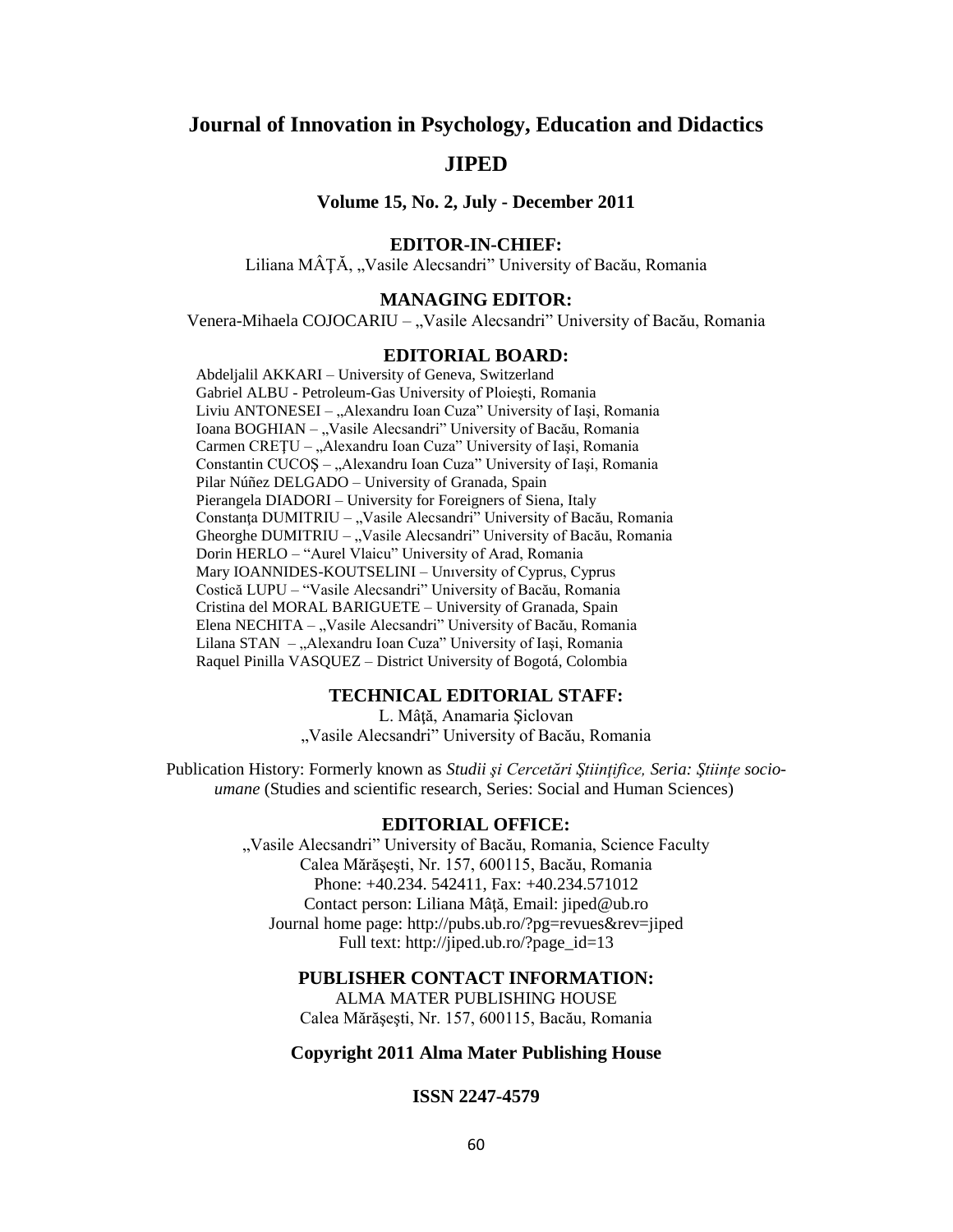## **SCIENTIFIC REVIEWERS**

A. Akkari – University of Geneva, Switzerland G. Albu - Petroleum-Gas University of Ploieşti, Romania S. Alecu – "Dunărea de Jos" University of Galati, Romania L. Antonesei – "Alexandru Ioan Cuza" University of Iaşi, Romania J. M. Anaya – University of Granada, Spain I. Boghian – "Vasile Alecsandri" University of Bacău, Romania V.-T. Caciuc – "Dunărea de Jos" University of Galaţi, Romania G. J. de Casadiego – District University of Bogotá, Colombia M. Ciortea – "1 Decembrie" University of Alba Iulia, Romania O. Clipa – "Ştefan cel Mare" University of Suceava, Romania V.-M. Cojocariu – "Vasile Alecsandri" University of Bacău, Romania C. Crețu – "Alexandru Ioan Cuza" University of Iași, Romania D. Csorba – Universitatea din Bucureşti, Romania C. Cucoş – "Alexandru Ioan Cuza" University of Iaşi, Romania E. L. Danciu – University of the West, Timişoara, Romania P. N. Delgado – University of Granada, Spain P. Diadori – University for Foreigners of Siena, Italy O. Dandara – Moldova State University of Chişinău, Republic of Moldova C. Dumitriu – "Vasile Alecsandri" University of Bacău, Romania Gh. Dumitriu – "Vasile Alecsandri" University of Bacău, Romania L. Ezechil – University of Piteşti, Romania R. M. Ghiaţău – "Alexandru Ioan Cuza" University of Iaşi, Romania G. Grosseck – University of the West, Timişoara, Romania D. Herlo – "Aurel Vlaicu" University of Arad, Romania A. A. Ignat – "Ştefan cel Mare" University of Suceava, Romania M. Ioannides-Koutselini – University of Cyprus, Cyprus E. Loizou – University of Cyprus, Cyprus C. Lupu – "Vasile Alecsandri" University of Bacău, Romania L. Mâţă – "Vasile Alecsandri" University of Bacău, Romania E. Monami – University for Foreigners of Siena, Italy C. del Moral Bariguete – University of Granada, Spain E. Nechita – "Vasile Alecsandri" University of Bacău, Romania L. Neophytou – University of Cyprus, Cyprus C. Petrovici – "Alexandru Ioan Cuza" University of Iaşi, Romania V. Popa – "Vasile Alecsandri" University of Bacău, Romania J. R. Polo – University of Granada, Spain G. Raţă – "Vasile Alecsandri" University of Bacău, Romania A.-G. Romedea – "Vasile Alecsandri" University of Bacău, Romania A. Rurac – "Ion Creangă" University, Chişinău, Republic of Moldova P. Savin – "Vasile Alecsandri" University of Bacău, Romania E. Seghedin – "Alexandru Ioan Cuza" University of Iaşi, Romania L. Stan – "Alexandru Ioan Cuza" University of Iaşi, Romania M. Stanciu – University of Agricultural Sciences and Veterinary Medicine "Ion Ionescu de la Brad", Iaşi, Romania C.-C. Ştir – "Dunărea de Jos" University of Galaţi, Romania I. C. Timofti – "Vasile Alecsandri" University of Bacău, Romania R. P. Vasquez – District University of Bogotá, Colombia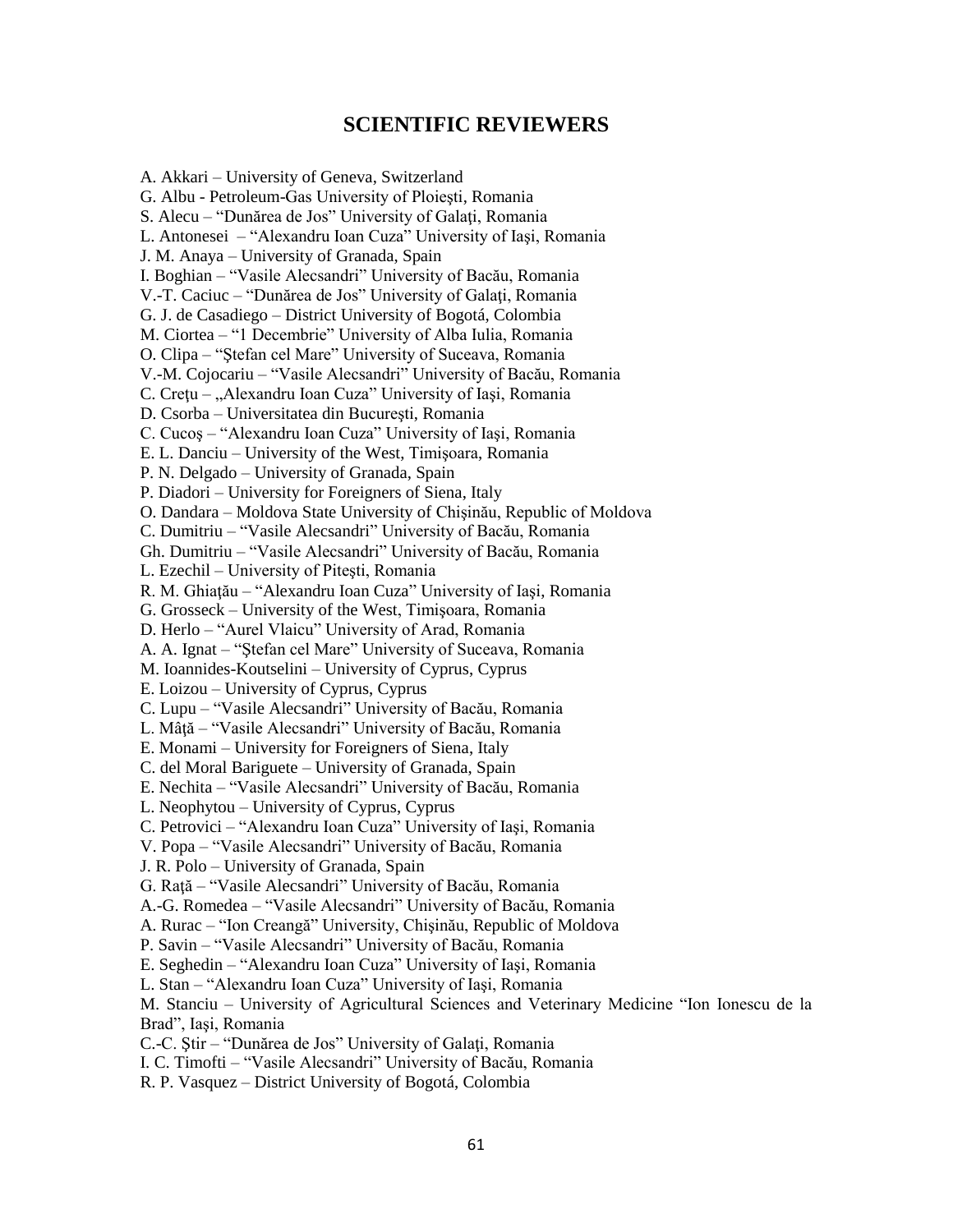### **Copyright statement**

Material on these pages is copyright Alma Mater Publishing House. It may be freely downloaded and printed for personal reference, but not otherwise copied, altered in any way or transmitted to others (unless explicitly stated otherwise) without the written permission of Alma Mater Publishing House.

If a manuscript is accepted for publication, the authors must agree to reassign the copyright of that manuscript to the Journal. This allows the Alma Mater Publishing House to perform all standard supplementary functions of publishing inherent to information dissemination, granting to third parties permission for reproducing or reprinting articles, handling requests from abstracting and information centers, and publishing articles online.

Note: It is authors' responsibility to obtain all necessary permissions for the inclusion of copyrighted materials, such as figures and tables from other publications, prior to submitting a manuscript for consideration.

### **Ethical issues**

As a condition of publication, all authors must transfer copyright to the Journal. Manuscripts submitted under multiple authorship are reviewed on the assumption that all listed authors concur in the submission and that the final version has been seen approved by all authors.

All papers proposed to publication are verified with *Plagiarism Detector* software. Allegations of fraud or misconduct will be investigated thoroughly. If, after due process, a paper is found to contain ethical violations, it will be rejected or withdrawn.

Examples of infractions against generally acceptable standards for research and publication of results include, but are not limited to:

- *Fabrication/ falsification*: making up research findings or manipulating research data with the intention of giving a false impression.
- *Plagiarism*: representing the thoughts, words, ideas, discoveries or data of another as one's own original work. Plagiarism includes copying the work of part of the work of another, either published or unpublished, without giving a proper reference or citation.
- *Redundant/ Duplicate publication*: the resubmission of substantial parts of the author's own published work, presented as if it were a completely new work.
- *Authorship without the author's knowledge*: a person is mentioned as an author in an article on which he/ she has not cooperated.
- *Unacknowledged authorship*: an author is not acknowledged or incorrectly acknowledged for his/ her contribution to an article.
- *Undeclared conflict of interest*:
	- *Authors*: when authors fail to declare all conflicts of interest relevant to their publication (i.e. relationships, both financial and personal, that might affect the conduct or interpretation of their work and about which editors or readers might wish to be made aware).
	- *Reviewers*: when reviewers fail to declare all conflicts of interest relevant to the submission being considered (i.e. relationships, both financial and personal, that might prevent an unbiased and objective evaluation of the work).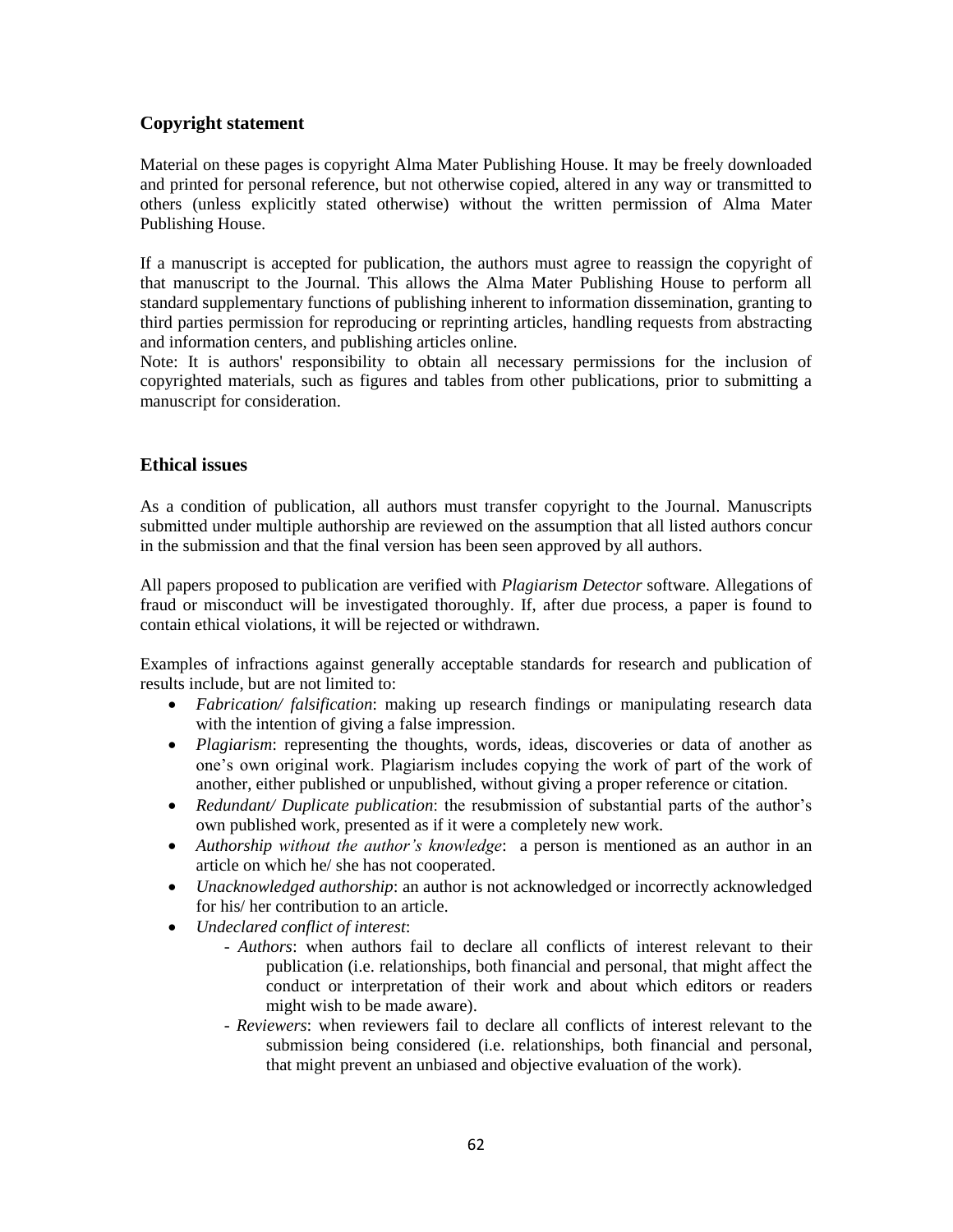## **CONTENTS**

| 1. SPECIFIC STRATEGIES OF MORAL AND CIVIC EDUCATION IN PRIMARY    |     |
|-------------------------------------------------------------------|-----|
| SCHOOL (Constanța DUMITRIU, Gheorghe DUMITRIU, Liliana TEȘU)      | 65  |
| 2. DIDACTICS AXIOMATIC DISCIPLINE AND ITS USE IN MATHEMATICS      |     |
|                                                                   | 73  |
| 3. CONVERSATION AND STELLAR EXPLOSION - INTERACTIVE METHODS       |     |
| FOR BUILDING COMMUNICATION SKILLS IN PRE-PRIMARY EDUCATION        |     |
|                                                                   | 81  |
| 4. IMPLICATIONS OF PERCEPTIVE AND PHONETIC GAMES UPON             |     |
| VOCABULARY DEVELOPMENT IN PRE-SCHOOL AGE (Claudia STOICA, Liliana |     |
|                                                                   | 89  |
| 5. THE ACCOMPLISHMENT OF ECOLOGICAL EDUCATION THROUGH THE         |     |
| INTRODUCTORY APPROACH IN PRIMARY EDUCATION (Costică LUPU)         | 97  |
| 6. AN INTEGRATED APPROACH OF ACHIEVING CIVIC EDUCATION IN         |     |
| PRIMARY EDUCATION (Venera-Mihaela COJOCARIU, Iulian PASCU)        | 105 |